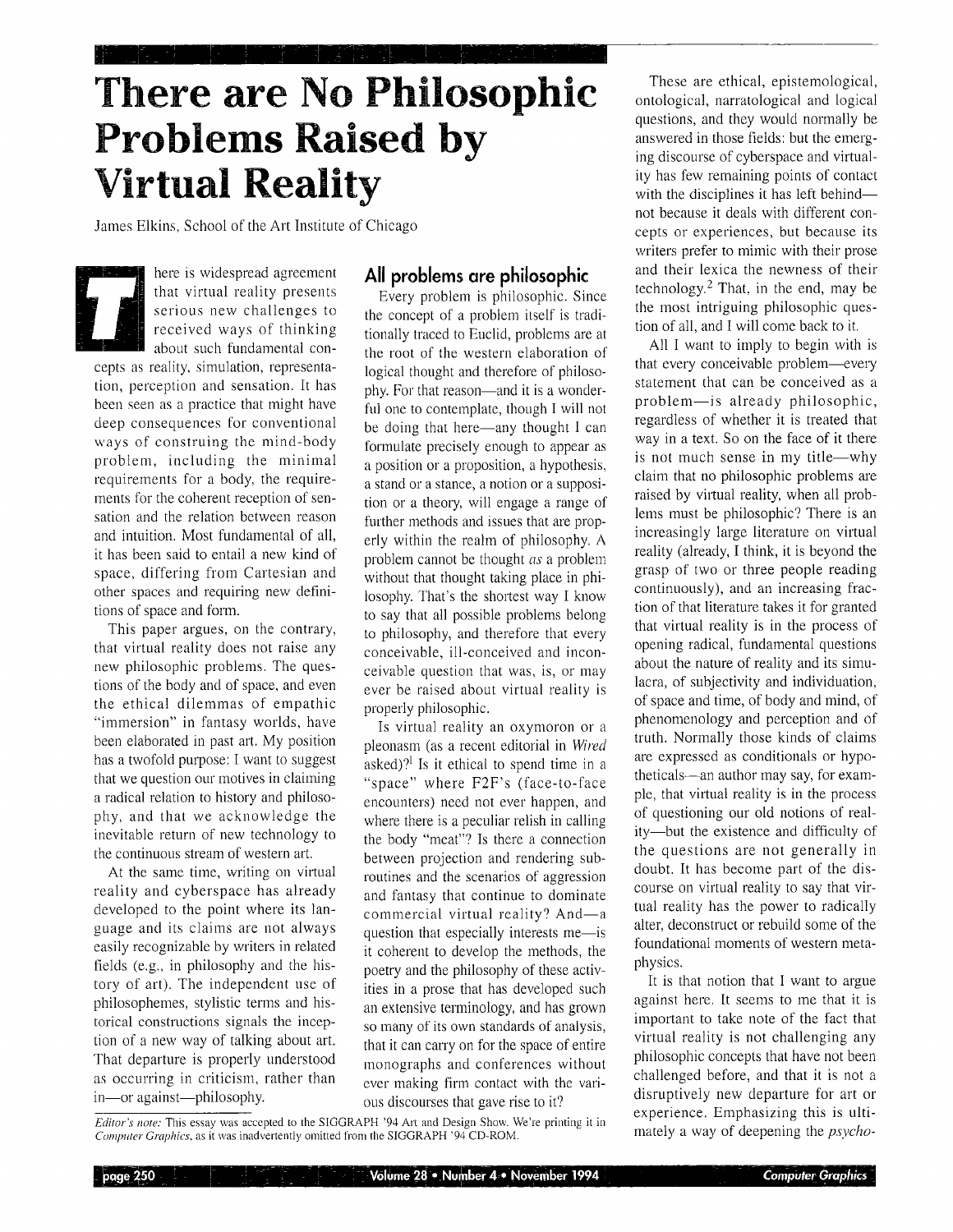*logical* inquiry into virtual reality, because it shows how much some practitioners and observers need to believe that something new is happening, even if it means-and in some instances, especially because it means-jettisoning the weight of traditional discourse. The discourse on virtual reality *requires* the idea that it is radical in relation to experience, art and philosophy, and it seems to me there is a parallel here to the way that a neurotic or an addict requires a fictional construct or a drug. The need is psychological, and it is generated by a certain way of behaving that has to do with fantasy--but in this context I am more concerned with the preparation for that argument, and especially with the status of philosophic claims about virtual reality.

Since no essay, no matter how long, could suffice to prove my negative proposition, I will concentrate on what I think are the two major arguments that have been produced in favor of virtual reality's ability to disrupt fundamental categories of experience. The first concerns what virtual reality does with notions of the body, and the second with the term reality itself, along with its cognates such as space. Though I am not at all sure that the many claims might not be ordered differently--for example, into questions of society and individual, or phenomenology and epistemology—the division into body and reality fits a large percentage of the material I have collected. The division itself is of interest, since it repeats and expresses the attachment to "cold" digital abstraction and the corollary fascination with dismantling, fragmeriting and dispersing the body.

## **Problems of the body**

In its most general form, the claim here is that virtual reality somehow deconstructs the body and presents us with new, unheard-of objects that must now be imagined as bodies. Cyberspace, according to David Tomas, has the potential to "overthrow the sensorial and organic architecture of the human body" by "disembodying and reformatting its sensorium in powerful, computer-generated, digitized spaces." Allied claims are made in behalf of various blendings of machine and human-mechanomorphs, metalmorphs, "cyberpsychically digital life-forms," "postorganic hardwarebased cyborgs" and the computer technique of morpbing itself have each been seen as examples of new modes of existence for bodies. $3$  They are imagined as sexually and socially new, and as new blendings of the artificial (artificial life, artificial intelligence) and the natural. The attention that has recently been focused on these creations makes it appear they are things that computer graphics has forced on our awareness- things never before seen or imagined.

But all of them are as old as the hills. Morpbing is the literal visualization of the transformations described in Ovid's *Metamorphoses:* painless, entertaining, organic, silent, continuous change presented in ekphrastic detail. Ovid's metamorphoses are a particular kind of bodily transformation; historically, others have been painful, inorganic, instantaneous, metaphorical or invisible. Morpbing belongs in a line of descent that begins with Hellenistic Greek mythographers and reaches its heightperhaps until the twentieth century--in Ovid. Inorganic transformations such as cyborgs, prostheses and neural interfaces, are also ancient.

Unusual kinds of bodies have long been imagined as partly organic and partly machine or tool. That kind of hybrid is indispensable in poetic description (a tiger's teeth are like iron nails, in the words of one Chinese novel), and it has been visualized in many ways. Unusual and mythical animals are often credited with prostheses—they are *grylli*, in the ancient term: bodies composed of namable parts of other bodies. The "machine aesthetic" that developed in the twentieth century, and the artistic movements that drew on it such as cubism, surrealism and dada are only the nearest relatives to computer-generated hybrids.

It is sometimes said that computer graphics in general, and virtual reality in particular, substitute machines for bodies: that they make a complete transition from organic to inorganic. The "information system" would then operate by "absorbing the opacity of the body, grinding the meat into information and deriding erotic life by reducing it to a transparent play of puppets."<sup>4</sup>

Cyberpunk's well-known (and seriously under-analyzed) fascination with everything that is *not* organic, and its flirtation with transcendent incorporeal informational existence, are symptoms of that desire. But bodies made of simple building blocks have been drawn and painted since the Renaissance, when they were first instituted for reasons that are largely similar to those that have led to their wide use in computer graphics: they were easier and quicker to draw than fully-fleshed figures. Artist's mannequins and artschool drawings made of cubes and cones are the cousins of the wire-frame geometric figures that populate personal computer and arcade software.

The appearance of unheard-of bodies that shock or disorient is also a traditional component of the western concept of the body. It can be traced to the medieval bestiaries and the elaborations of Herodotus's list of the mythical races that lived beyond the ocean. More recently, amazing bodies have been the subject of monographs on birth defects (beginning in the sixteenth century), and later of the emerging studies of microscopy (in the eighteenth), comparative zoology (in the nineteenth) and paleontology (in the twentieth).<sup>5</sup> Each of those fields presented bodies that were, by the standards of their day, nearly incomprehensible *as* bodies: children born as half-fauns, the microscopic "Proteus" (the amoeba) that had no fixed head or anus, the bizarre inhabitants of the deep sea and the exotic creatures that swam in Cambrian seas. The possibility *and* the existence of monstrosity, to give this subject its more traditional name, have long been necessary to support the concept of the ordinary, the normative and the beautiful.

Although the Holodeck on *Star Trek: The Next Generation* has been taken as an ideal form for virtual reality, more sober assessments acknowledge inevitable disharmonies between sensory input and expectation. It is not yet possible to build a sound system that would generate sounds appropriately modified by their interaction with the entire virtual environment, and barring the development of a full neural interface, a body cannot be wired to respond to an environment. Since there will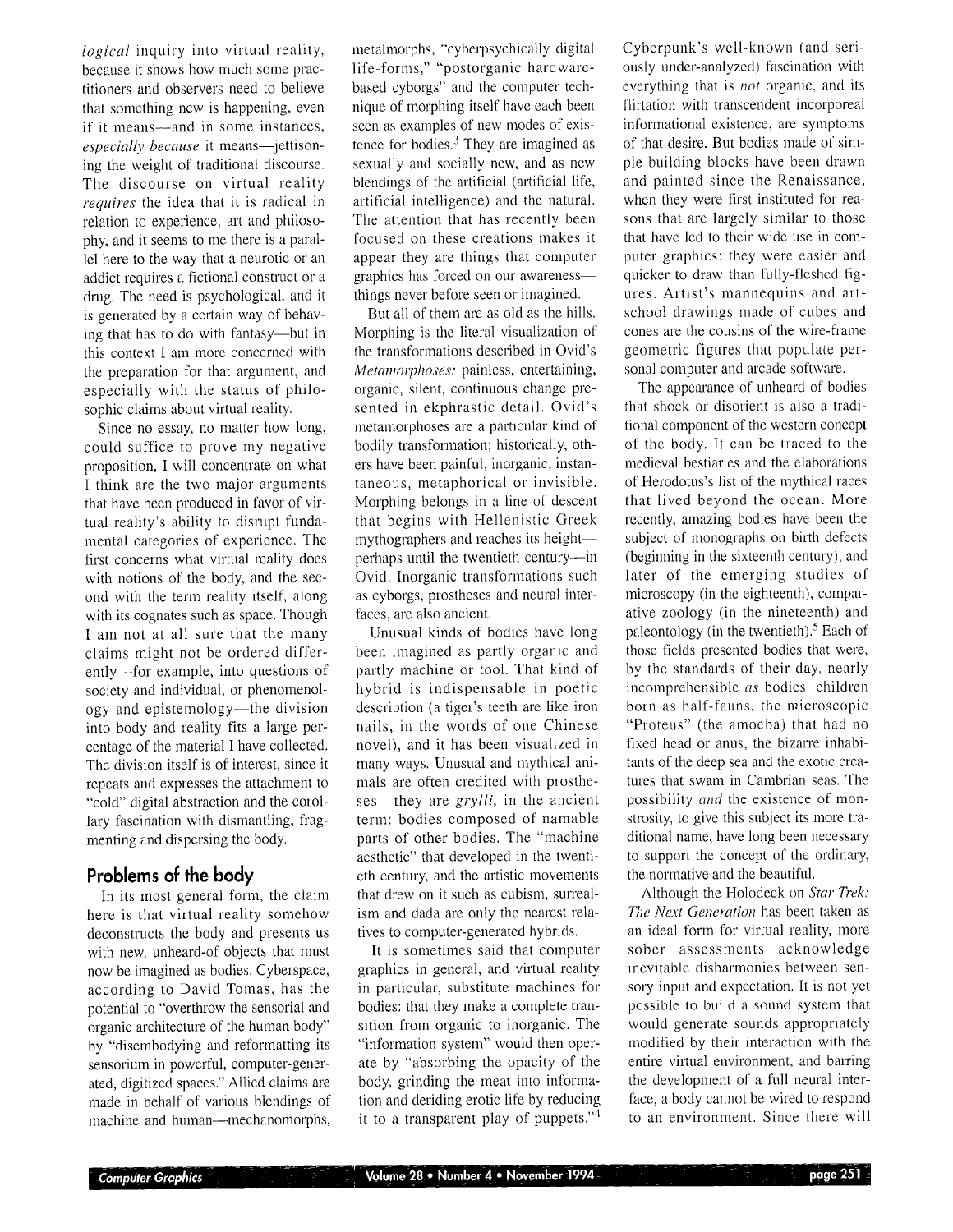always be discrepancies, "alternate world disorder" (nausea and other symptoms of discrepancies among sensory inputs) will be an integral part of virtual reality: there will be some chafing, some discomfort, some irritating gap between virtual and real. Because it is integral to the activity, "AWD" becomes an *expressive* issue rather than a purely technical one.

This bears on the claim that virtuai reality and related technologies remake bodies by rearranging and enhancing the senses. Hypertext, for example, has been said to reform the relation between reason and intuition. (A claim, it seems to me, that has been almost entirely unsubstantiated, since hypertexts are principally literalizations of ordinary patterns of association.) Myron Krueger and others have experimented with unusual substitutions and synaesthesic effects, where motions generate sounds and colors. 6 Jaron Lanier has experimented with virtual reality as a new, nonverbal communication medium.<sup>7</sup> All such configurations will *inevitably* rearrange sensation and perception, and therefore they will involve AWD as an *integral* component in the virtual reality experience.

Virtual worlds that aspire to have lasting interest will have to manage those moments in expressively interesting ways, and to demonstrate that they mean to manage them rather than merely minimize them. This artistic issue is relevant here because it constitutes the limits of the deconstruction of the body. Wherever aspects of the observer's body and perceptions are at cross-purposes with what is given in the simulation, the deconstructed body will return to the awareness of its original. The nausea generated by a C-max film may be a flaw, but it is also an expressively interesting moment--as I am "returned" from the arctic, or from outer space, or from a Rolling Stones concert, to the unpleasant awareness of my body. That chafing is the remainder of the various quotients of the organic and inorganic, the irrational surd that is left over when the digitized, abstracted, mechanized, morphed, desexed body is recalled to its original fallen "meat." A purely digitized body, floating in weightless cyberspace, is only the historically naive counterpart to the purely

enlightened angelic body, floating in the weightless spheres of heaven: their impossibility has been constant since they were first imagined.

## **Problems of reality and representation**

The second general set of claims made about virtual reality is that it alters the meanings and functions of fundamental abstract concepts of space, form, reality and representation. Michael Helm's *Metaphysics of Virtual Reality*, the most extensive recent meditation on the philosophic claims of virtual reality, considers several such concepts in the course of an informal definition of virtual reality. First there is the possibility that virtual reality may eventually simulate reality more accurately or thoroughly than conventional representations. But since the experience of simulation has varied through history, simulation is an unreliable criterion. Utter absorption, hypnotic entrancement, full immersion, empathic reverie and other states of perfect unselfconscious overwhelmed attention have recurred whenever new technology was introduced. They are not the province of head mounted displays.

The first optical instruments were addictive, and the camera obscura was an obsession from the moment it was invented. Anyone who has seen a child discover its first kaleidoscope or magnifying glass has sufficient proof that visual enchantment does not require computers of any kind. In the eighteenth century, viewers were astounded by Loutherbourg's *Eidophusikon*—a precursor of the diorama, consisting in one instance of a painted scene of hell, lit from in front and behind, accompanied by harpsichord nmsic. Today it would be pale fare. Raymond Roussel thought that his enchanting and bizarre novels, such as the *bnpressions of Africa,* could be adequately conveyed on a stage by a few cheap props. He put stiff actors on-stage with fish tanks and rubber snakes, seriously hoping to replicate his hallucinatory and masterfully conjured scenes. The result was disastrous: viewers such as Andre Breton and Marcel Duchamp thought they were hilarious and awkward. Simulation and accuracy in representation have always been relative to

their historical reception and loosely linked in concept. We may well find current virtual reality, and even current fantasies such as the Holodeck and the *Lawnmower Man,* unintentionally funny and entertaining for very different reasons than they originally conceived.

Heim also considers defining virtual reality as a new way of interacting with reality. It doesn't matter, he points out, how realistic the representations are: a player or an object in a virtual reality game might be represented by a silhouette, a wire frame or just a sign or a vector. What counts is that it is manipulable, so that the operator can interact with the representation. This too has precedents, and as in a number of other instances they turn out to be largely religious ones. As the historian Louis Marin has pointed out, the eucharist is an aniconic sign, since it does not resemble the bread of the last supper.<sup>8</sup> Worshippers "interact" with it by swallowing it.

In other religious rituals there are freedoms commensurate with virtual reality scenarios. Australian Walbiri sand paintings are collaborative stories, and the *devapuja* ritual in Jaina worship requires the worshipper to draw a symbolic diagram representing the paths to salvation. So while it is true that interaction is not a normal property of western painting and sculpture, many other practices do involve interaction and they might be profitably studied alongside virtual reality.

On the other hand, a deeper inquiry might ask why we would *want* to confine interaction to physical manipulation. Imaginative interaction has been one of the staples of western illusionistic painting since the Greeks, and its vicissitudes are arguably the true antecedents of virtual reality's literal manipulations. The complementary question might be why those who are involved with virtual reality wish to develop literal, "physical" interaction, and why they are generally uninterested in the porous boundary between literal and imaginative interaction.

A third criterion is immersion: virtual reality is said to remake representation by enveloping the observer in the representation or by shrinking the distance between observer and object—traditionally the third term in the equation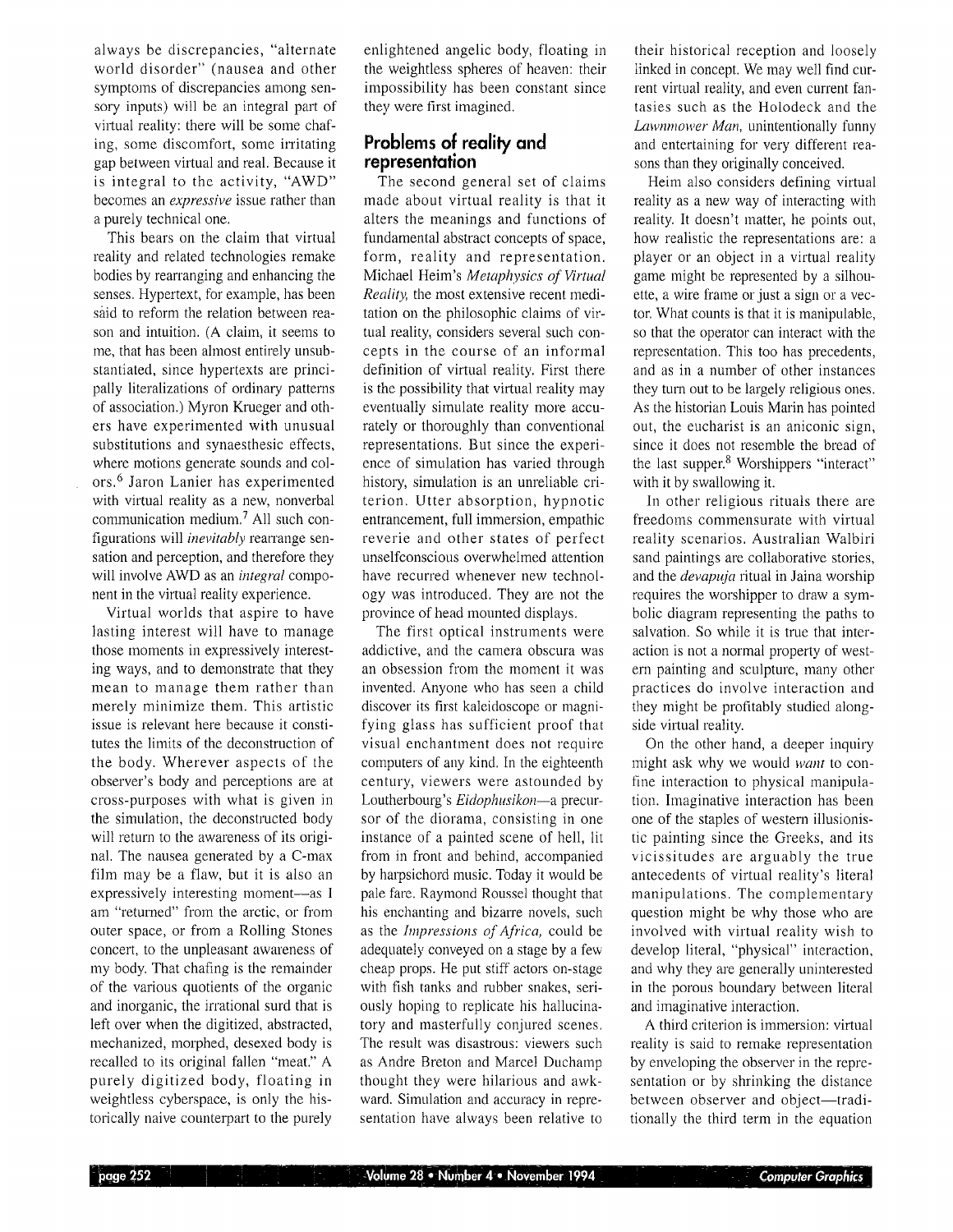of vision--to zero. But immersion or "presence," as it is also called, arguably depends on simulation, since the more effective the simulation the deeper the immersion will seem to be.<sup>9</sup>

Heim mentions the example of F-16 Falcon pilots who see a "virtual cockpit," since at such speeds "the less you see of the real world, the more control you can have over your aircraft." At times the pilots can also see the real landscape "behind" the virtual images, so that "the simulation is an augmented rather than a virtual reality."<sup>10</sup> Full immersion, or perfect simulation, has been a marginal or dubious goal in western art: it is identified with naive religious art, kitsch and popular entertainment; and it typifies nineteenth-century attempts at the "complete work of art" *(Gesamtkunstwerk)* by Wagner, Scriabin and others, that constitute the closest precedents for virtual reality.

The software in the F-16 Falcon is far more typical of the experience of art: it involves a shimmering awareness of two "realities," two representations, just as the viewer of a painting might sense the depicted scene and its original. And in addition the pilot would have intermittent awareness of the pixels and graphics themselves, in the way that the viewer of a painting may think alternately of the painted surface and the illusionistic depth, As Helm notes, "a virtual world needs to be not quite real or it will lessen the pull of imagination."11

Immersion is seldom complete, and for that reason it is a good definition of virtual reality, one that might serve to distinguish it from the majority of western art and at the same time ally it with tendencies that began in the late eighteenth century (with *tableaux vivants*  and panoramas) and flourished in the nineteenth (with the *Gesamtkunstwerk).*  But that history remains to be written; my concern here is only to suggest that immersion, even when it is a goal, is not a new issue,

Heim also proposes telepresence as a defining trait of virtual reality. When an operator on the Earth can drive a vehicle on Mars, or a surgeon in one city can control a laproscopic operation in another city, it appears that something is taking place that depends on virtual reality, and that has never happened before. But what is religious imagery, if not the scene of "telepresence"? What is an icon, if not a way of invoking a distant--indeed, a transcendent--reality, and making it imminent? What is prayer, if not the summoning of an inaccessible image?

Again the parallels are religious ones, and I believe that religion is one of the closest affinities of virtual reality. Heim speaks of virtual reality "transforming" and "redeeming" our sense of reality, and he uses the metaphor of the Holy Grail to describe ideal virtual reality. The romantic trope of the sublime, which Heim invokes as another way of describing virtual reality, is widely studied as a modern signifier of the transcendental.<sup>12</sup> The difference, often enough, has to so with the way that reality is construed. A virtual reality operator night say that telepresence is a legitimate novelty because it can actually change physical objects at a distance... but a devout worshipper would say the same of an icon and a prayer.

These are each reasonable aspects of a definition of virtual reality, and each of them depends on the idea that representation itself has altered--that it is more accurate, more immediate, more encompassing than it had been before computers. Another argument concentrates on the notion of reality. As Heim notes, the term "virtual reality" is not used at MIT and NASA (where "virtual environment" is preferred) or at the University of North Carolina or Washington (where "virtual world" is used).<sup>13</sup> "Virtual reality" seems too presumptuous, or too broad, and "environment" or "world" sounds more local or technical. "World," as Heim knows, is a technical philosophic term, used by Nelson Goodman to denote a coherent system of signification-anything from the "world" of physics to the "world" of art criticism. 14

Yet in Goodman's sense, the claim that virtual reality presents or creates a new world is trivial, since any system qualifies (it is the word "system" that becomes the issue).<sup>15</sup> Goodman's philosophy has been powerfully critiqued by Quine, Davidson and others, and even where it informs the phrase "virtual world" it cannot help defend claims of virtual reality's novelty.

There have been many less concise claims about the reality offered by virtual reality. Heim suggests that virtual reality "offers the opportunity to shift the western philosophy of presence," and that it is an "ontological shift" toward a "full-fledged, aggressive, surrogate reality."<sup>16</sup> There is no way to quickly assess these claims; I would just observe that if they are to make sense, they need to be related to some standard other than Goodman's embattled concept of "well-made worlds."

The word "cyberspace" itself shows how unlikely it is that these positions might be adjudicated in accord with philosophic constructions. Cyberspace is partly a kind of space, and partly a nonspatial metaphor. To the extent that it refers to the dimensionless intersection of databanks and memory chips (in telecommunications, computer memory and the electronic transfer of funds), it is a nonspatial concept, but its *affect,*  from William Gibson onward, has been described in terms of spatial metaphors: the cold unfeeling eyes of the information managers and faceless corporations looking "down" on the humble messages sent by private citizens, the "ice" of industrial encryptions, and so forth. Into this mix of realism and affect there come legitimate spatial metaphors: the "inside" and "outside" of protected systems, the "central" and "marginal" nodes of a network.

Writers who use the word cyberspace normally intend this amalgam, which renders the term more or less immune from cogent comparison to other spaces. Instead it is a poetic construction like many other spatial metaphors such as "social space" and "personal space," and perhaps the relatives of cyberspace should be sought in those pre-technological terms instead of the stricter spaces of mathematics and philosophy. 17 When Tomas describes a "new form of electronic space" that "holds revolutionary promise as *the* finde-siècle metasocial postindustrial work space," when Rene Berger talks about a "new type" of reality---perhaps the "first complex reality"--- and when William Gibson invokes a "space that wasn't space" and a "nonspace," they are conjuring with this hybrid concept. 18 Any such formulations